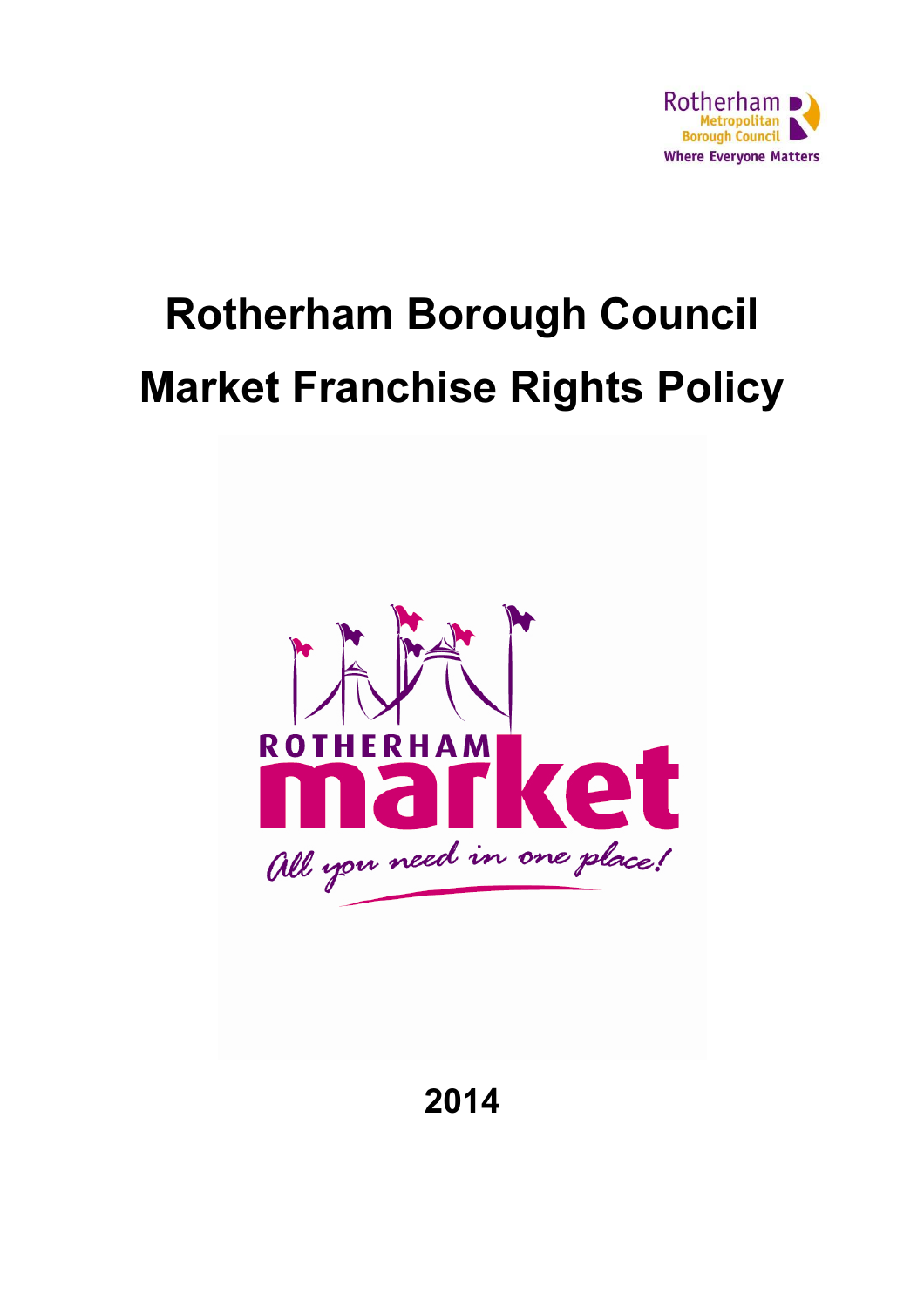### Introduction

Market Franchise Rights are used by Rotherham Borough Council to manage the markets that take place within the Borough and ensure that the retailing environment created is successful. This process involves the strategic planning of the location and timing of markets across the Borough.

Rotherham Markets Service manages the Market Franchise Rights for the Borough of Rotherham. It operates markets, as well as approves and licences other markets. Any event deemed a market (private or charity), that is to fall within  $6^2$ /<sub>3</sub> miles of any market currently operated or licenced by Rotherham Borough Council falls within this Market Rights Policy. If necessary the Markets Service can take legal action to prevent the operation of an unapproved market.

The legal definition of a market, being "a concourse of buyers and sellers" with five or more trading positions, shall apply when determining whether an event is a market and falls within this policy. Car boot sales, craft fairs and table top sales all fall within the definition of a market.

Events which have 4 or less paying traders/vendors in attendance are not considered to be a market for the purposes of payment of a licence fee, however the event may still need to meet other planning or event considerations, you are advised to contact the relevant Authority to establish if this is the case.

#### Licensing

Rotherham Borough Council will allow private individuals or organisations to operate markets subject to their market events meeting certain qualifying criteria and, where applicable; subject to payment of a licence fee.

Irrespective of the location of the market, any permission from the owner of the land or premises, or any planning consent, a separate Market Rights Licence is still required. Without this licence the market cannot take place.

If a market is established without first obtaining the necessary licence from the Council, the market will be considered to be unlawful and the Council will take whatever legal action is deemed necessary to prevent that market from operating.

For successful applications Rotherham Markets Service will issue a Market Rights Licence which will detail the responsibilities of the both the operator and Rotherham Markets. Upon completion and return of the licence, permission will be granted for the market to operate. Where the market is intended to operate on a regular or permanent basis, a bespoke licence agreement may need to be negotiated.

All licensed markets will be monitored and Council Officers, including those of Rotherham Markets, may from time-to-time and without notice, visit the market to ensure the operator's commitments are being fully met. Any breaches or deviations from the Market Rights Licence may result in the removal of permission and closure of the market.

Rotherham Markets will require the licensee to assume full responsibility for all operational aspects of the market operation, including regulatory and legislative requirements such as health & safety management, site management and the relevant insurance(s) required for the market.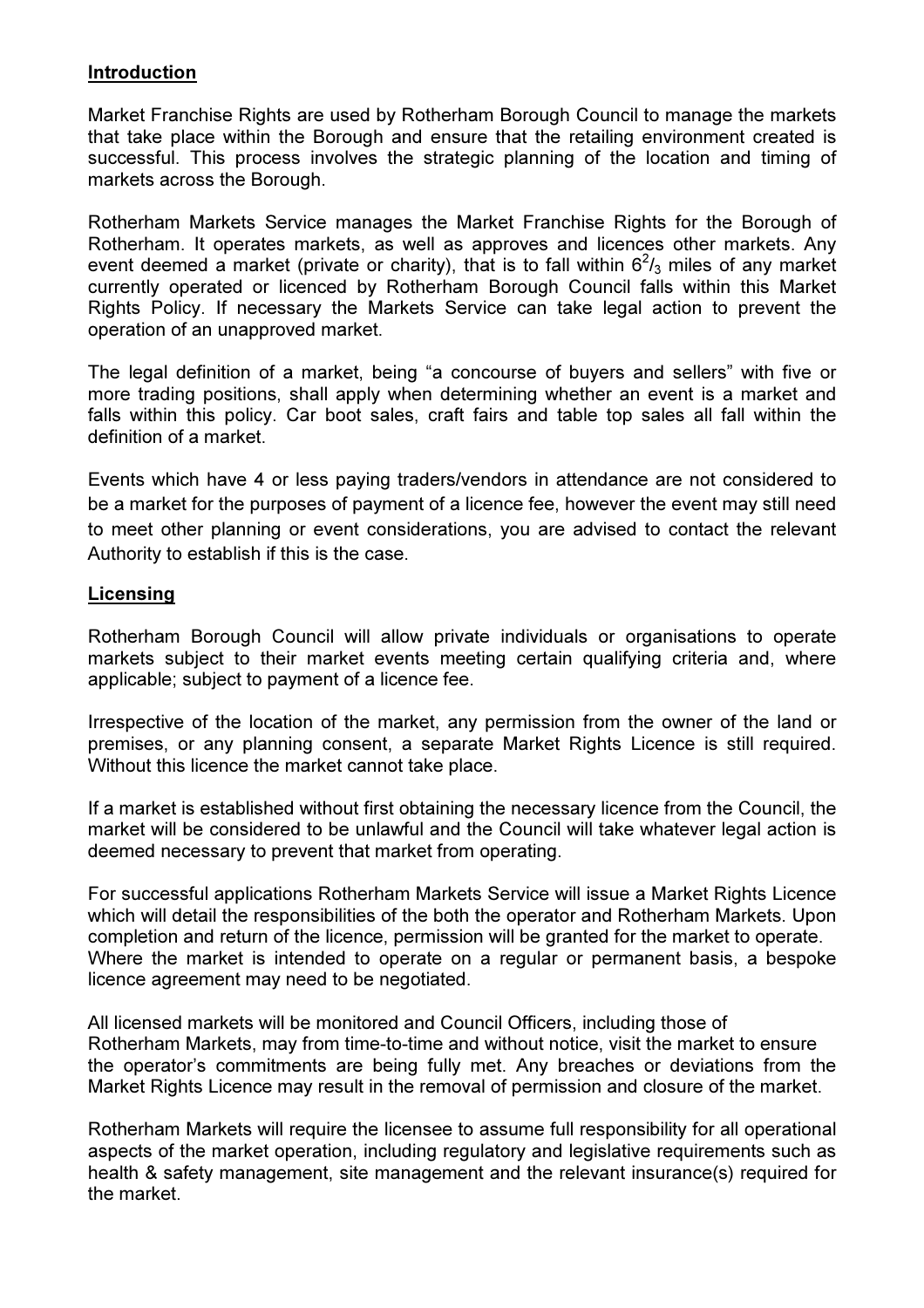If a market is part organised on behalf of a Local Authority Partnership, or where all the proceeds are being donated to a charity, applicants must provide sufficient evidence to support any partnership agreement or charity donations. Rotherham Markets may, if it considers it necessary, contact the named beneficiary to ensure that they are aware of and have authorised the market taking place on their behalf.

### Application Process

Applications for a Market Rights Licence are available by post, on the Council website or on request by email and should be submitted to Rotherham Markets at least 28 days in advance of the proposed market.

Rotherham Markets will review all valid applications and appraise each, paying particular attention to:

- a) the economic detriment to Rotherham Borough Council or its traders on any established markets
- b) the type of market, and the commodities being offered for sale
- c) the purpose of the market
- d) the overall size of the market, i.e. the number of individual trading spaces
- e) suitability of the site, including but not limited to the nature of the surface, access and egress for buyers, vendors and emergency vehicles. Where applicable proof must be provided that the site owner has given permission for their land to be used for the purpose of holding a market
- f) appropriateness of the site taking into consideration the proximity to residential property/ major road junctions.
- g) the Health & Safety plans provided
- h) the availability of on and off street parking, external to the site, for use by buyers
- i) the intended duration and frequency of the market
- j) the likely effect on the local amenity of the market
- k) the number and type of markets operating within the locality
- l) local opinion on the holding of the market
- m) arrangements for dealing with any noise, litter, or environmental damage
- n) health and safety of vendors and buyers, including access to toilet facilities if the market is to be over 4 hours in duration and the provision of acceptable first aid facilities
- o) consultation with relevant emergency services and the Council's Streetpride Service
- p) planning consent if more than 14 events in one calendar year are required
- q) compliance with all current relevant legislation
- r) the required public liability/market operators insurances
- s) compliance with the quality standards

The licence as issued will exempt the Council from any liability or loss arising from the operation of the market.

Please note: gaming or betting, the sale of livestock or live animals, explosive materials of any kind and illegal or counterfeit goods is prohibited on all RMBC licensed markets.

The licence may be revoked at any time at the discretion of the Business & Retail Investment Manager.

Applications for a Market Rights Licence will not be valid where the required mandatory information and supporting documents have not been provided, and / or where the application is delivered less than 28 days in advance of the market, other than under exceptional circumstances.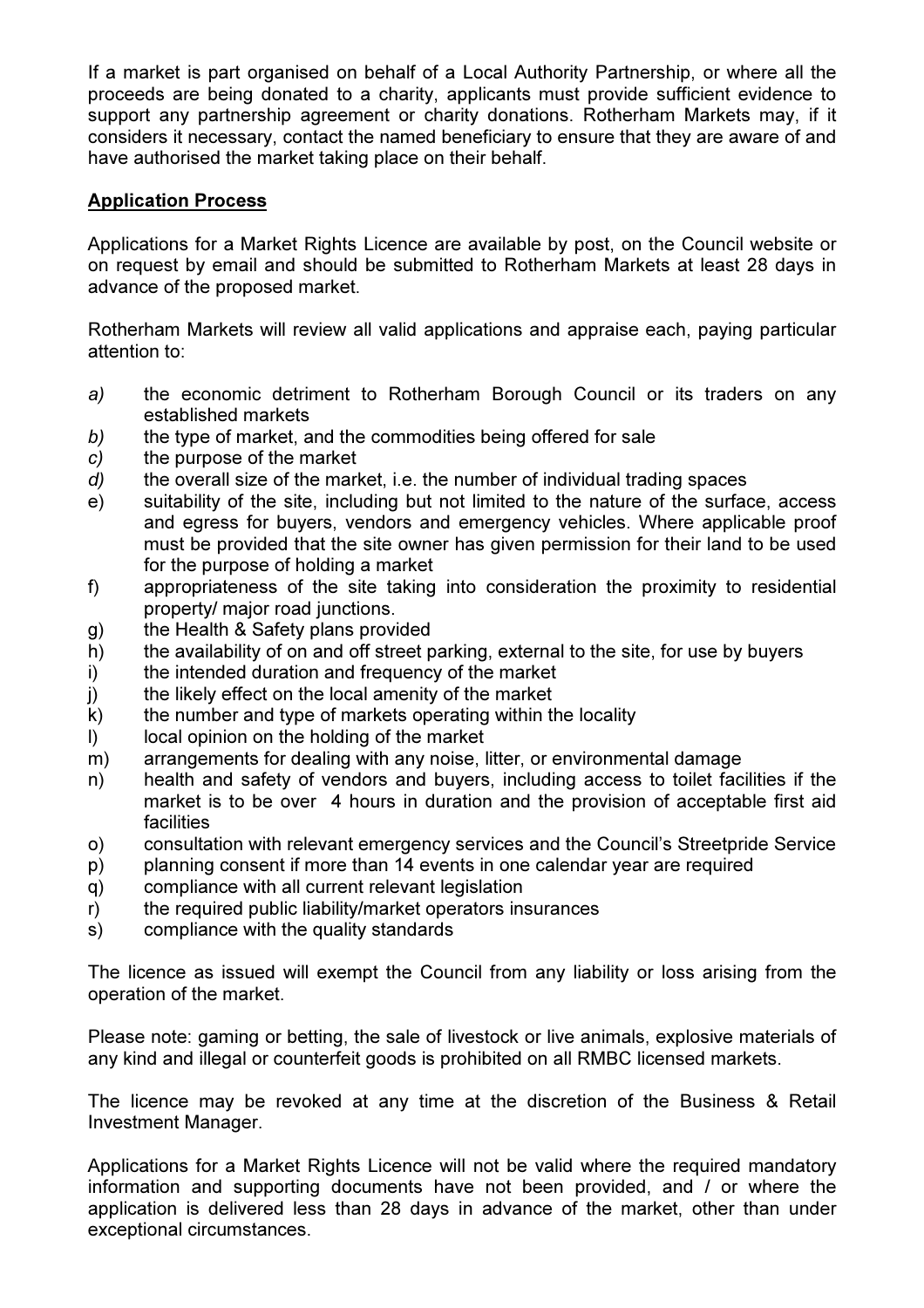Successful applicants will be issued with a Market Rights Licence to sign and return together with payment of the licence fee, by the prescribed deadline which will be prior to the commencement of the market. Where the signed licence and / or payment is not received by the deadline, the licence will not be completed and the permission will not be granted.

### Markets on Rotherham Borough Council owned and operated land

Commercial operators of market type events who wish to use RMBC owned and operated land or public realm areas may also be required to pay an additional site fee to reflect the nature of the site and the involvement of RMBC staff.

The operator will be required to provide full details of the market including:

- I) Layout plans
- II) Risk assessments
- III) Proof of Public Liability Insurance
- IV) Details of any equipment to be used including stalls, generators, cabling etc.
- V) Confirmation that the area has been booked with the relevant Council department.
- VI) Provision of any Food Hygiene Certificates where the market will involve food traders.
- VII) Details of the type of trader who will be attending the market.

This list is not exhaustive and other information may be requested following discussions between the operator and the Council.

#### Market Rights Licence Payments

All Market Rights Licences are subject to a payment, licences will not be completed until the corresponding payment has been received. The payment will cover to the processing and issuing of documentation, and the monitoring of the Market Rights Policy and licence.

Payments must be made to Rotherham Markets prior to the issue of the Market Rights Licence. Details of the licence fees can be found in the Market Rights Fee Guidance.

In addition, legal fees may also be charges to the applicant should there be a need to agree a bespoke licence agreement.

On occasions a market may apply for and be licensed for an amount of trading spaces, but then may find that the actual event operates with more trading spaces than initially expected. In such circumstances Rotherham Markets must be notified of the variation within seven days after the market has taken place and the operator will be required to pay any additional licence payment. In such circumstances a confirmation of the variation to the licence will be issued.

No refund of Markets Rights Fee will be paid should your market not take place on the date applied for. However, where possible the licence may be transferred to another mutually agreeable date.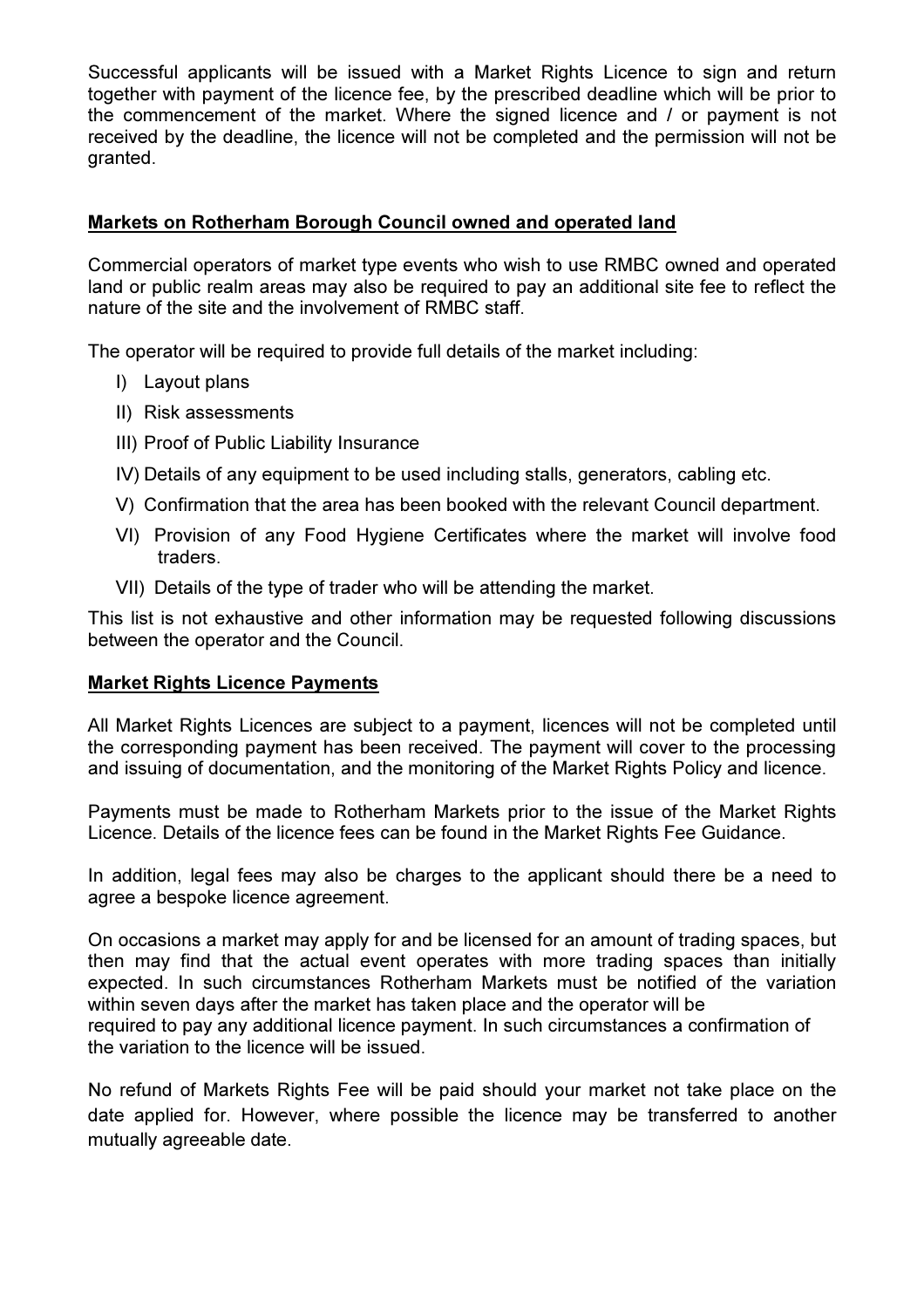## Market Rights Fee Guidance

| <b>Type of Market</b>               | <b>Licence Fee</b>             | <b>Notes</b>                  |
|-------------------------------------|--------------------------------|-------------------------------|
| Indoor Table top sale of up         | £20 for up to three markets    | Please see RMBC guidance      |
| 30 trading positions<br>to          | per calendar year.             | notes relating to markets for |
| operated by a<br>defined            |                                | charitable purposes           |
| organisation*                       |                                |                               |
| Non-commercial market/car           | £20 for up to three markets    | Please see RMBC guidance      |
| boot sale of up to 30 stalls        | per calendar year.             | notes relating to markets for |
| or 50 vehicles operated by a        |                                | charitable purposes           |
| defined organisation*.              |                                |                               |
| Commercially operated               | £100<br>per day with<br>a      | Full charge applies           |
| market or car boot sale of up       | maximum of 12 markets per      | regardless of number<br>0f    |
| to 50 trading positions             | calendar year                  | vendors actually attending    |
| Commercially operated               | £200<br>per day with<br>a      | charge<br>Full<br>applies     |
| market or car boot sale of          | maximum of 12 markets per      | regardless of number<br>0f    |
| 51 to 100 trading positions         | calendar year                  | vendors actually attending    |
| Commercially operated               | £250 per day with<br>- a       | charge<br>Full<br>applies     |
| market or car boot sale of          | maximum of 12 markets per      | regardless of number<br>0f    |
| 101<br>trading<br>more<br><b>or</b> | calendar year                  | vendors actually attending    |
| positions                           |                                |                               |
| Commercially<br>operated            | By negotiation but not less    | Full<br>charge<br>applies     |
| market or car boot sale over        | than:                          | regardless of number of       |
| 12 per annum frequency              | £100/ day for 50 vendors       | vendors actually attending.   |
|                                     | £200/ day for 51-100 vendors   | Planning consent may be       |
|                                     | £250/ day for 101+ vendors     | required                      |
| <b>Specialist</b><br>commercial     | £60<br>with<br>day<br>per<br>a |                               |
| market<br>record<br>e.g.<br>or      | maximum of 12 markets per      |                               |
| computer fair                       | calendar year                  |                               |

\* A defined organisation is one that organises a market type event for genuine charitable, sporting, political or social fund raising purposes as opposed to personal financial gain.

At all markets each trading position (i.e. stall[s], stand[s], vehicle[s] and/or pitch[es]) is defined as an area of no more than 5.00m<sup>2</sup>. Where a trading space exceeds this size it should be considered as a multiple unit.

#### Car Boot and Table Top Sales operated by defined organisation

Car boot and table top sales operated by defined organisations should be restricted, as far as possible, to householders selling surplus household or home-made/produced articles. No new goods should be available for sale.

#### Commercially operated Markets and Car Boot Sales

Car boot sales should be restricted, as far as possible, to the sale of second hand goods only but this may include vendors other than householders selling surplus articles. Commercially operated markets are general retail markets where a variety of goods are offered for sale, including new, second hand or home-made items.